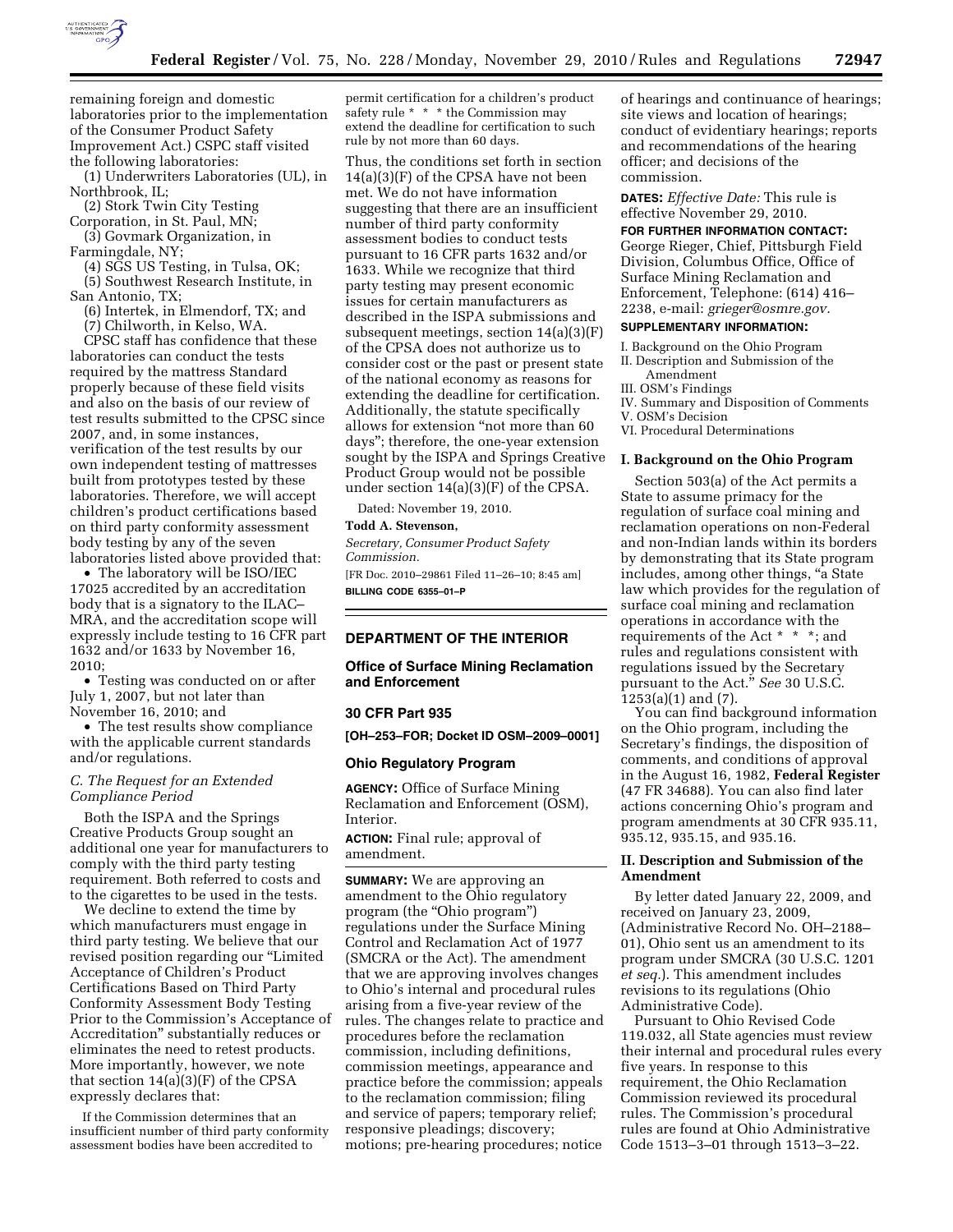This amendment contains the changes made to the Ohio Administrative Code as a result of this review. Changes relate to practice and procedures before the reclamation commission, including definitions; commission meetings; appearance and practice before the commission; appeals to the reclamation commission; filing and service of papers; temporary relief; responsive pleadings; discovery; motions; prehearing procedures; notice of hearings and continuance of hearings; site views and location of hearings; conduct of evidentiary hearings; reports and recommendations of the hearing officer; and decisions of the commission. These changes are identified below, with additions italicized and deletions bracketed:

1513–3–01: Definitions.

*(N)* ''*Regular business hours*'' *for the reclamation commission means 10:00 a.m. to 6:00 p.m. Monday through Friday, except for State holidays or other days in which offices of the government of the State of Ohio are permitted to close due to weather, safety or other unforeseeable events which present a risk to the public or to the commission employees. In the event of the absence of the office staff, contact information for the chairman and vicechairman of the commission will be prominently posted at the commission offices.* 

[(N)]*(O)* ''Rules of the reclamation commission'' means rules 1513–3–01 to 1513–3–22 of the Administrative code and shall apply to appeals filed under both Chapters 1513 and 1514. of the Revised code, unless specifically provided otherwise.

1513–3–02: Internal regulations.

(B) Four members constitute a quorum, and no action of the commission shall be valid unless it has the concurrence of at least four members. Where, in rendering a decision, a concurrence of at least four commission members is not obtained, the existing record of proceedings may be submitted to any absent commission member, who will be permitted to participate in the rendering of the decision. [at a subsequent commission meeting.]

1513–3–02: Internal regulations.

(D) Pursuant to section 1513.05 of the Revised code, the reclamation commission *shall elect* [may appoint] a secretary, who shall perform such duties as the commission prescribes, including:

1513–3–02: Internal regulations.

(D)(4) Providing notice of all public *meetings* [hearings] of the reclamation commission in accordance with the following procedures:

(a) Any person may determine the time and place of *regularly-scheduled public meetings* [hearings or the time and place of any temporary relief hearings] by contacting the office of the reclamation commission during *regular*  business hours;

(b) Upon request, any person may obtain advance notice of all *regularlyscheduled public meetings* [hearings] by supplying the office of the reclamation commission with stamped, selfaddressed envelopes. The office will mail to such person a notice of the time and place of *meetings* [hearings] at least four calendar days before the *meeting*  [hearing] is scheduled*;* [unless the hearing is a temporary relief hearing;]

(c) The reclamation commission shall provide the office of the reclamation commission with the time and place of *meetings* [hearings] requiring public notice under the provisions of this rule within sufficient time to enable the office to comply with the provisions of this rule.

*(d) The time and location for commission meetings shall be announced in the Hannah Report published by Rotunda, Inc.* 

1513–3–02: Internal regulations. (H) *Any* [The] transcript [or recording] of *a* [any] proceeding before the commission, *if filed with the commission* [shall be the property of the commission and] shall be made available for reproduction upon application to the commission and payment of reproduction costs.

(I) Issuance of subpoenas.

(1) Upon request of a party, *or at the initiative of the commission,* the commission shall issue subpoenas ad testificandum or duces tecum.

1513–3–03: Appearance and practice before the commission.

(C) *Except as prohibited by section 4705.01 of the Revised code, any party may appear on his own behalf or may be represented by an attorney at law admitted to practice before the Supreme Court of Ohio, or by an attorney admitted to practice by the commission pursuant to a motion to appear pro hac vice.* [In the absence of an attorney, a party may represent itself, a partnership may be represented by any of its members, a corporation or association may be represented by any of its officers and any governmental unit may be represented by an employee offering proof of authority.]

1513–3–04: Appeals to the reclamation commission.

(B) A notice of appeal must: (7) *Pursuant to section 1513.13 of the Revised Code, identify* [Identify] the grounds upon which review is being sought, the manner in which appellant

is aggrieved *or adversely affected* by the action of the chief of the division of mineral resources management and the relief sought on appeal;

1513–3–05: Filing and service of papers.

(H) If papers filed with the commission cite case law as authority in support of argument, the filing must include a copy of the case law cited *and must refer to the page number or paragraph on which the relevant language is found.* 

1513–3–08: Temporary Relief.

(F) The decision of the chairman of the reclamation commission to grant or deny temporary relief may be appealed to the [full] commission, *including the chairman who decided temporary relief,*  within thirty days after the chairman's issuance of the decision in accordance with the provisions of section 1513.13 of the Revised Code. The [full] commission may confine its review to the record developed at the temporary relief hearing conducted by the chairman. The [full] commission shall affirm the decision of the chairman, unless it determines that the chairman's decision is arbitrary, capricious, or otherwise inconsistent with law.

1513–3–09: Responsive pleadings. *(B) Unless the commission orders otherwise, the party ordered to file a response pursuant to this rule shall have ten days from the issuance of the commission's order to make such filing.* 

[(B]*(C)* Failure to respond when ordered may be treated as a failure to appear at hearing.

1513–3–10: Discovery.

(C) Discovery shall be conducted in accordance with the procedural provisions of the ''Ohio Rules of Civil Procedure.'' Discovery may include oral depositions, written interrogatories to parties, inspection of premises, requests for admission, and inspection of documents. [not privileged.]

1513–3–11: Motions.

(A) Except for oral motions which must be made in proceedings on the record, or where the commission otherwise directs, any motion made to the reclamation commission shall:

(4) Be filed with the commission and served upon all parties to the proceeding at least *ten* [five] days in advance of the hearing, unless the movant demonstrates that unusual circumstances exist justifying an exception to this rule.

1513–3–11: Motions.

(C) Motions for reconsideration of any decision of the commission shall be made in writing within *ten* [fourteen] days after the issuance of the commission's decision. A motion for reconsideration shall state with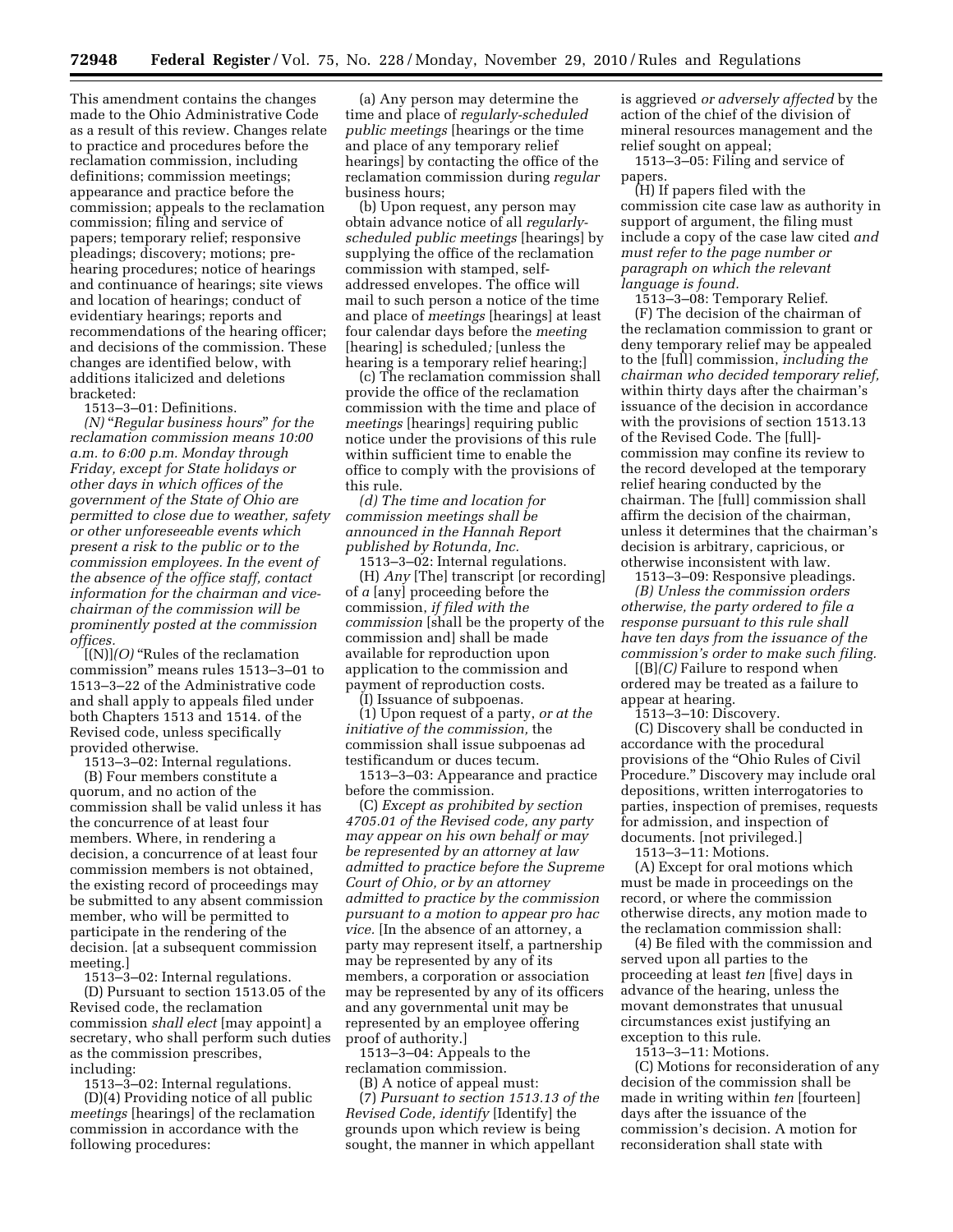particularity the grounds on which it is based. The filing of a motion for reconsideration does not extend the time for filing a notice of appeal in the appellate court.

1513–3–11: Motions.

*(E) In compliance with the requirements of 1513–3–13(C)(2), motions for continuance of a hearing must be filed with the reclamation commission and served upon all parties to a proceeding at least fourteen days in advance of a hearing.* 

 $[(E)](F)$  Unless the commission orders otherwise, any party to a proceeding shall have ten days from service of the motion or until hearing, whichever is earlier, to file a response to a motion.

[(F)]*(G)* Failure to make a timely motion or to file a statement in response to a motion may be construed as a waiver of objection.

1513–3–12: Pre-hearing procedures. (A) The reclamation commission, *or its hearing officer,* may schedule and hold pre-hearing conferences for settlement or simplification of the issues in any appeal.

(B) Whenever a pre-hearing conference is held, the commission, *or its hearing officer,* may issue an order which recites the matters discussed, the agreements reached, and the rulings made at the pre-hearing conference.

(C) The commission, *or its hearing officer,* may require the filing of a prehearing statement by the parties to an appeal.

1513–3–13: Notice of hearings and continuance of hearings.

(C) Continuance of scheduled hearings.

(2) Motions for continuance of a hearing must be filed with the reclamation commission and served upon all parties to a proceeding at least *fourteen* [five] days in advance of a hearing.

(3) Motions for continuance made less than *fourteen* [five] days before hearing or at hearing shall be granted only upon demonstration that an extraordinary situation exists which could not have been anticipated and which would justify the granting of a continuance.

1513–3–14: Site views and location of hearings.

(A) Site views.

(2) *Subject to any applicable safety requirements, the* [The] commission may, upon reasonable notice and at reasonable times, inspect any site or other premises when the commission is of the opinion that such a viewing would have a beneficial value in any matter pending before the commission.

(3) [Unless the right to a site view is statutorily prescribed, a] *A* quorum of commission members need not attend a site view.

(4) All parties shall have prior notice of a site view and shall have the right to be present. *Parties shall be informed of any safety requirements prior to the site view. The commission may limit the number of persons, which may accompany a party at a site view.*  1513–3–16: Conduct of evidentiary

hearings. (E) Written testimony.

(2) The use of a deposition in lieu of the [dependent's] *deponent's* oral testimony at hearing shall be allowed under the same provisions as are articulated in rule 32 of the ''Ohio Rules of Civil Procedure.'' A party desiring to use a deposition, or any designated part thereof, at hearing shall file the deposition with the commission and serve written notice to every other party at least five days prior to hearing.

(F) Witnesses.

(2) The commission may require each party in an appeal to identify prior to the commencement of a hearing each person who is or may be present *and*  [in] his interest or who will or may be a witness for his cause in the appeal.

(G) If the appellant fails to appear personally or by counsel or other authorized representative at a hearing scheduled after being duly notified of the hearing by the mailing of a notice of hearing to such party's last known address, and if good cause for such failure to *appear* [appeal] is not shown, the commission shall dismiss the appeal.

(I) The reclamation commission may order the parties to a proceeding to submit post-hearing briefs or proposed findings of fact and conclusions of law at a time designated by the commission, on issues raised on the appeal or upon possible errors or omissions in the record or on any issues as the commission in its discretion shall determine. The commission may also order the parties to submit written closing arguments *or proposed findings of fact and conclusions of law* at the conclusion of hearing.

1513–3–18: Reports and recommendations of the hearing officer.

(F) Any party to a proceeding may have [seven] *fourteen* days from service of the objections to the report and recommendation of the hearing officer to file a response.

1513–3–19: Decisions of the commission.

(A) All decisions of the commission shall [incorporate] *set forth:* 

(1) Findings of fact;

(2) Conclusions of law; and

(3) An order granting or denying relief.

1513–3–19: Decisions of the commission.

(F) Remission of prepaid civil penalty assessments.

(1) If a review of a civil penalty assessment results in an order reducing or eliminating a civil penalty, the reclamation commission shall remit the funds to the appellant in accordance with division [(F)]*(E)* of section 1513.02 of the Revised Code.

### **III. OSM's Findings**

We are approving the amendment request under SMCRA and the Federal regulations at 30 CFR 732.15 and 732.17. Changes for which no findings are made below involve clarifications and non-substantive corrections of punctuation, typos, and errors in references.

1513–3–01: Definitions. These changes involve the addition of a description of regular business hours for the reclamation commission and subsequent paragraph renumbering. While this provision has no Federal counterpart, we find that it is not inconsistent with the Federal regulations at 43 CFR part 4, pertaining to the Office of Hearings and Appeals, and is therefore approved.

1513–3–02: Internal regulations. The changes to 1513–3–02(B) and (D) pertain to the Commission's procedural rules regarding quorums and the election of the secretary. While these provisions have no Federal counterpart, we find that they are not inconsistent with the Federal regulations at 43 CFR part 4, and are therefore approved.

1513–3–02: Internal regulations. The changes to 1513–3–02(D)(4) pertain to the notice of public meetings of the reclamation commission. These section changes replace references to public ''hearings'' to public ''meetings'' to reflect the same language that is included under Ohio's Sunshine Law. They clarify that a person may obtain advance notice of ''regularly'' scheduled public meetings, and provide the medium in which the time and location of such meetings are made available. Ohio explained that adjudicatory ''hearings'' are a subset of the term ''meetings'' (Administrative Record No. OH–2188– 05). While these provisions have no Federal counterpart, we find that they are not inconsistent with the Federal regulations at 43 CFR part 4, and are therefore approved.

1513–3–02: Internal regulations. The change to 1513–3–02(H) regarding the availability of transcripts of commission proceedings is consistent with 43 CFR 4.23, Transcript of hearings, and is therefore approved.

1513–3–02: Internal regulations. The change to 1513–3–02(I) regarding the issuance of subpoenas is consistent with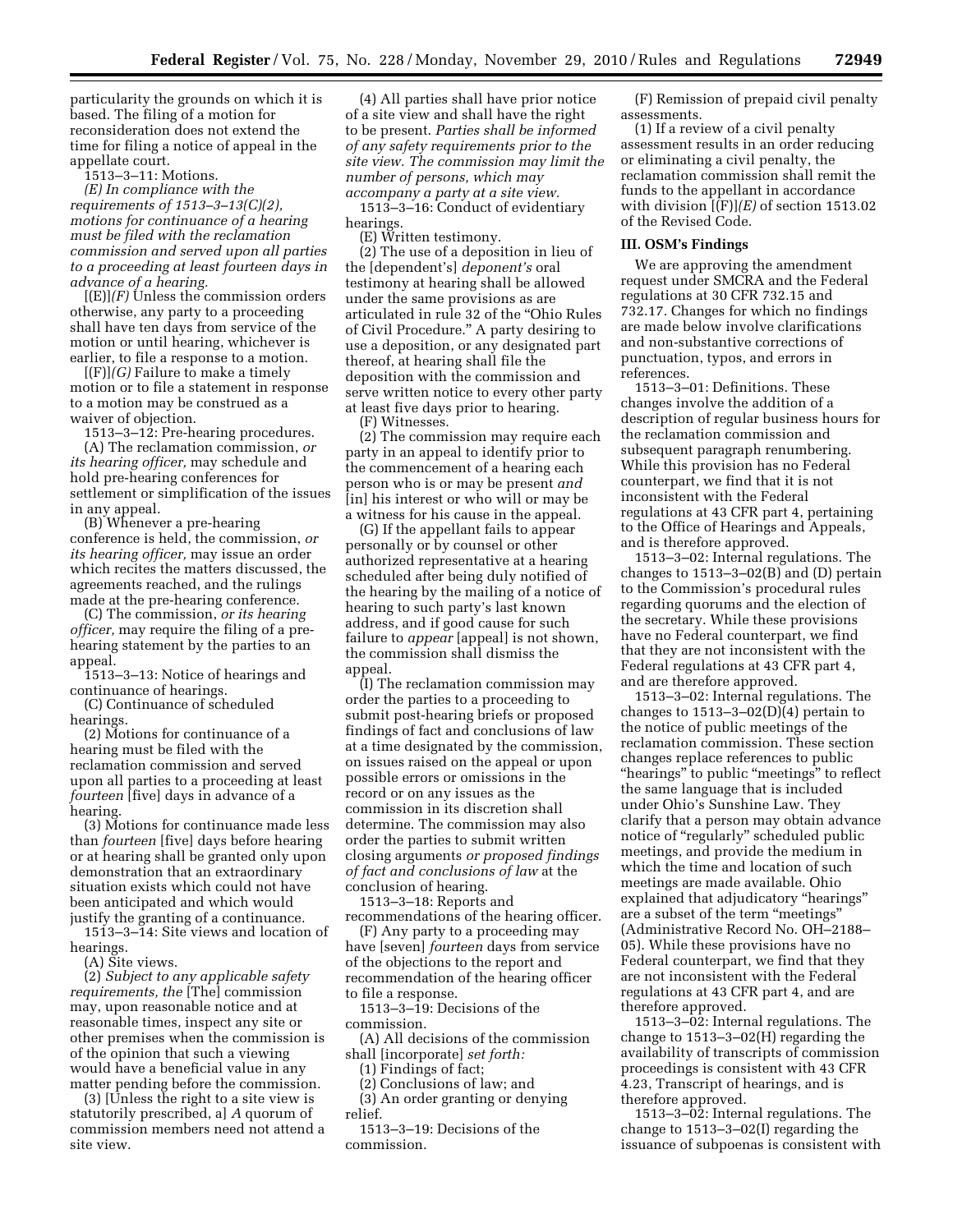43 CFR 4.26, Subpoena power and witness provisions generally, and is therefore approved.

1513–3–03: Appearance and practice before the commission. The changes to 1513–3–03(C) regarding representation when appearing before the commission are not inconsistent with 43 CFR 4.3, Representation before appeals boards, and are therefore approved.

1513–3–04: Appeals to the reclamation commission. The changes to 1513–3–04(B)(7) involve referencing pertinent regulations of the Revised Code and clarifying who may appeal. These changes are consistent with 43 CFR 4.1281, Who may appeal, and 43 CFR 4.1282, Appeals; how taken, and are therefore approved.

1513–3–05: Filing and service of papers. The change to 1513–3–05(H) involves the documentation required for a filing of an appeal. This change is not inconsistent with 43 CFR 4.1107, Filing of documents, and is therefore approved.

1513–3–08: Temporary Relief. The change to 1513–3–08(F) provides that the chairman who decided temporary relief will be involved in the final decision of the full commission with respect to an appeal of the temporary relief ruling. This change is not inconsistent with 43 CFR 4.1267, Appeals (of decisions on temporary relief) and 4.1367(f), Request for temporary relief, and is therefore approved.

1513–3–09: Responsive pleadings. The change to 1513–3–09(B) adds a time frame for responding to the commission. While this provision has no direct Federal counterpart, we find that it is not inconsistent with the Federal regulations at 43 CFR part 4, and is therefore approved.

1513–3–10: Discovery. The change to 1513–3–10(C) deletes the phrase ''not privileged.'' Read by itself, this amendment could be construed to allow discovery of privileged information, without the permission of the person or agency in possession of the information. However, existing language also states that ''[d]iscovery shall be conducted in accordance with the procedural provisions of the 'Ohio Rules of Civil Procedure.''' Rule 26 of Ohio's Rules of Civil Procedure provides ''[p]arties may obtain discovery regarding any matter, not privileged, which is relevant to the subject matter involved in the pending action. Therefore, the change proposed here is non-substantive, does not render the State provision inconsistent with 43 CFR 4.1130 and 4.1132(a), and is approved.

1513–3–11: Motions. The changes to 1513–3–11(A)(4); 1513–3–11(C) and (E) amend the deadlines for filing responses to written motions, for filing motions for reconsideration, and for filing motions for continuance before the reclamation commission. Other changes in this section involve paragraph renumbering. While these amended time limitations have no direct Federal counterparts, we find that they are not inconsistent with 43 CFR 4.22(d) and 43 CFR 4.1112, and they are therefore approved.

1513–3–12: Pre-hearing procedures. The changes to 1513–3–12(A) through (C) provide that a hearings officer may schedule and hold pre-hearing conferences, issue orders involving such conferences, and require filing of prehearing statements. Under the current program, only the full reclamation commission may take these actions. While these changes have no Federal counterparts, we find that they are not inconsistent with 43 CFR 4.1121(b), and are therefore approved.

1513–3–13: Notice of hearings and continuance of hearings. Changes to 1513–3–13(C) require that motions be filed at least fourteen days prior to the hearing. Motions for continuance made after this deadline will be granted only upon a demonstration of a need based upon an extraordinary situation. Under the current regulation, such a motion could be filed as late as five days prior to the hearing and granted without a demonstration that an extraordinary situation exists. While this provision has no Federal counterpart, we find that it is not inconsistent with the Federal regulations at 43 CFR part 4, and is therefore approved.

1513–3–14: Site views and location of hearings. The changes to 1513–3–14(A) involving site inspections require that safety requirements be met; clarify that a quorum of commission members need not attend a site view; and add that the commission may limit the number of individuals that may accompany a party to a site view. While these provisions have no Federal counterpart, we find that they are not inconsistent with the Federal regulations at 43 CFR part 4, and are therefore approved.

1513–3–16: Conduct of evidentiary hearings. The change to 1513–16(I) allows the commission to order the parties to file proposed findings of fact and conclusions of law at the conclusion of a hearing. We find that this change is consistent with 43 CFR 4.1126, Proposed findings of fact and conclusions of law, and is therefore approved.

1513–3–18: Reports and recommendations of the hearing officer. The change to 1513–3–18(F) increases the time in which a party may file a response to objections to a hearing

officer's report and recommendations from seven to fourteen days. While this provision has no Federal counterpart, we find that it is not inconsistent with the Federal regulations at 43 CFR part 4, and is therefore approved.

## **IV. Summary and Disposition of Comments**

## *Public Comments*

We asked for public comments on the amendment (Administrative Record No. OH–2188–04) 74 FR 17802. We did not receive any public comments or a request to hold a public meeting.

#### *Federal Agency Comments*

Under Federal regulations at 30 CFR 732.17(h)(11)(i) and section 503(b) of SMCRA, we requested comments on the amendment from various Federal agencies with an actual or potential interest in the Ohio program (Administrative Record No. OH–2188– 02). The Mine Safety and Health Administration (MSHA), District 1, responded (Administrative Record No. OH–2188–03) that it did not find any changes or issues that would impact upon coal miners' health and safety.

### *Environmental Protection Agency (EPA) Concurrence and Comments*

Under Federal regulations at 30 CFR 732.17(h)(11)(ii), we are required to get a written concurrence from EPA for those provisions of the program amendment that relate to air or water quality standards issued under the authority of the Clean Water Act (33 U.S.C. 1251 *et seq.*) or the Clean Air Act (42 U.S.C. 7401 *et seq.*).

None of the revisions that Ohio proposed to make in this amendment pertain to air or water quality standards. Therefore, we did not ask EPA to concur on the amendment.

## **V. OSM's Decision**

Based on the above findings, we approve the amendment Ohio sent to us on January 22, 2009, pertaining to Ohio's Administrative code.

### **VI. Procedural Determinations**

### *Executive Order 12630—Takings*

This rule does not have takings implications. This determination is based on the analysis performed for the counterpart Federal regulations.

## *Executive Order 12866—Regulatory Planning and Review*

This rule is exempted from review by the Office of Management and Budget under Executive Order 12866.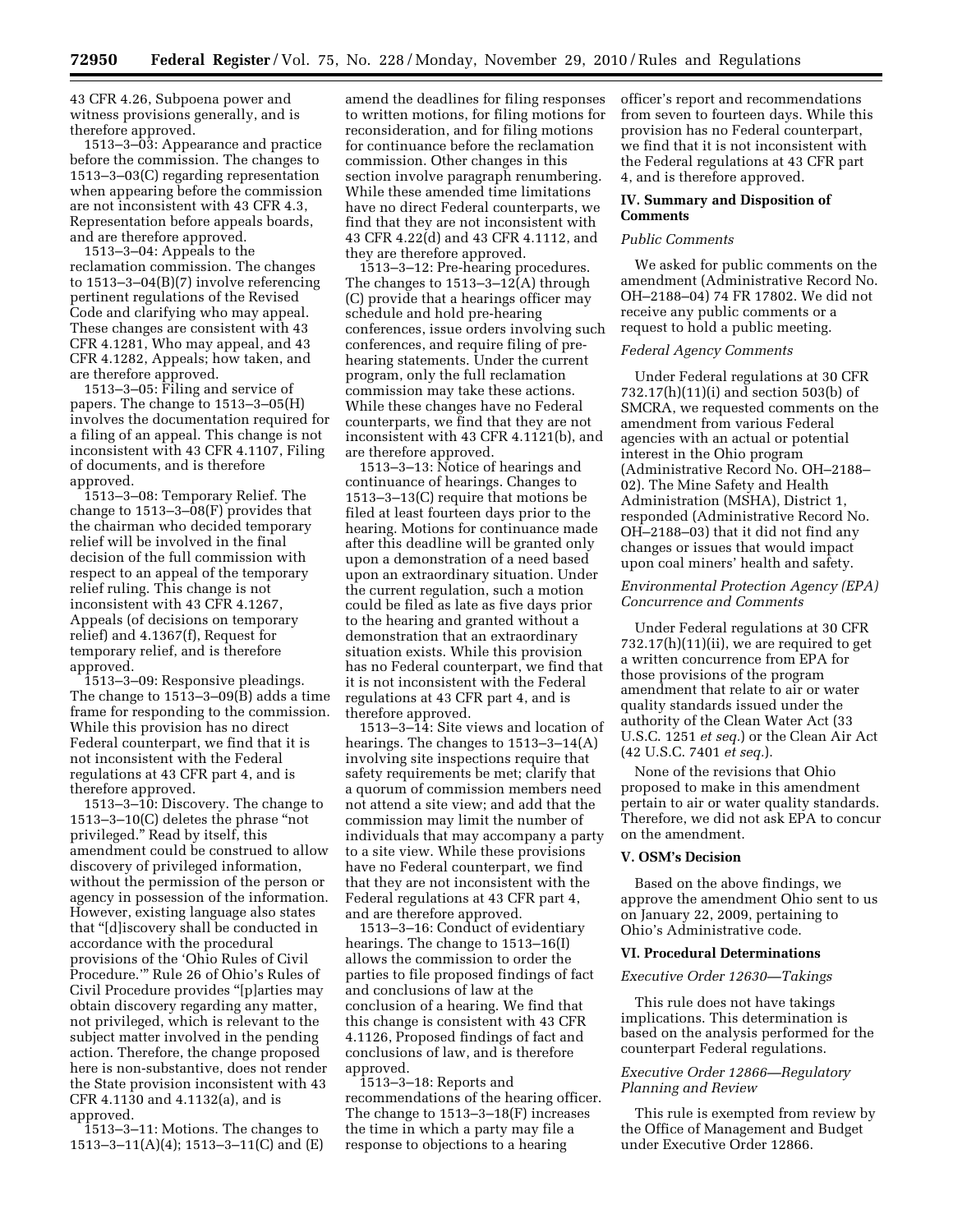## *Executive Order 12988—Civil Justice Reform*

The Department of the Interior has conducted the reviews required by Section 3 of Executive Order 12988 and has determined that, to the extent allowable by law, this rule meets the applicable standards of Subsections (a) and (b) of that Section. However, these standards are not applicable to the actual language of State regulatory programs and program amendments because each program is drafted and promulgated by a specific State, not by OSM. Under Sections 503 and 505 of SMCRA (30 U.S.C. 1253 and 1255) and the Federal regulations at 30 CFR 730.11, 732.15, and 732.17(h)(10), decisions on proposed State regulatory programs and program amendments submitted by the States must be based solely on a determination of whether the submittal is consistent with SMCRA and its implementing Federal regulations and whether the other requirements of 30 CFR parts 730, 731, and 732 have been met.

### *Executive Order 13132—Federalism*

This rule does not have Federalism implications. SMCRA delineates the roles of the Federal and State governments with regard to the regulation of surface coal mining and reclamation operations. One of the purposes of SMCRA is to "establish a nationwide program to protect society and the environment from the adverse effects of surface coal mining operations.'' Section 503(a)(1) of SMCRA requires that State laws regulating surface coal mining and reclamation operations be ''in accordance with'' the requirements of SMCRA, and Section 503(a)(7) requires that State programs contain rules and regulations "consistent with" regulations issued by the Secretary pursuant to SMCRA.

## *Executive Order 13175—Consultation and Coordination With Indian Tribal Government*

In accordance with Executive Order 13175, we have evaluated the potential effects of this rule on Federallyrecognized Indian Tribes and have determined that the rule does not have substantial direct effects on one or more Indian Tribes, on the relationship between the Federal Government and Indian Tribes, or on the distribution of power and responsibilities between the Federal Government and Indian Tribes. The basis for this determination is that

our decision is on a State regulatory program and does not involve a Federal program involving Indian lands.

# *Executive Order 13211—Regulations That Significantly Affect The Supply, Distribution, or Use of Energy*

On May 18, 2001, the President issued Executive Order 13211 which requires agencies to prepare a Statement of Energy Effects for a rule that is (1) considered significant under Executive Order 12866, and (2) likely to have a significant adverse effect on the supply, distribution, or use of energy. Because this rule is exempt from review under Executive Order 12866 and is not expected to have a significant adverse effect on the supply, distribution, or use of energy, a Statement of Energy Effects is not required.

# *National Environmental Policy Act*

This rule does not require an environmental impact statement because Section 702(d) of SMCRA (30 U.S.C. 1292(d)) provides that agency decisions on proposed State regulatory program provisions do not constitute major Federal actions within the meaning of Section 102(2)(C) of the National Environmental Policy Act (NEPA) (42 U.S.C. 4332(2)(C)).

#### *Paperwork Reduction Act*

This rule does not contain information collection requirements that require approval by OMB under the Paperwork Reduction Act (44 U.S.C. 3507 *et seq.*).

## *Regulatory Flexibility Act*

The Department of the Interior certifies that this rule will not have a significant economic effect on a substantial number of small entities under the Regulatory Flexibility Act (5 U.S.C. 601 *et seq.*). The State submittal, which is the subject of this rule, is based upon Federal regulations for which an economic analysis was prepared and certification made that such regulations would not have a significant economic effect upon a substantial number of small entities. In making the determination as to whether this rule would have a significant economic impact, the Department relied upon data and assumptions for the Federal regulations.

## *Small Business Regulatory Enforcement Fairness Act*

This rule is not a major rule under 5 U.S.C. 804(2), the Small Business

Regulatory Enforcement Fairness Act. This rule: (a) Does not have an annual effect on the economy of \$100 million; (b) Will not cause a major increase in costs or prices for consumers, individual industries, geographic regions, or Federal, State, or local government agencies; and (c) Does not have significant adverse effects on competition, employment, investment, productivity, innovation, or the ability of U.S.-based enterprises to compete with foreign-based enterprises. This determination is based upon the fact that the State submittal, which is the subject of this rule, is based upon Federal regulations for which an analysis was prepared and a determination made that the Federal regulation was not considered a major rule.

#### *Unfunded Mandates*

This rule will not impose an unfunded mandate on State, local, or Tribal governments or the private sector of \$100 million or more in any given year. This determination is based upon the fact that the State submittal, which is the subject of this rule, is based upon Federal regulations for which an analysis was prepared and a determination made that the Federal regulation did not impose an unfunded mandate.

### **List of Subjects in 30 CFR Part 935**

Intergovernmental relations, Surface mining, Underground mining.

Dated: July 1, 2010.

## **Thomas D. Shope,**

*Regional Director, Appalachian Region.* 

■ For the reasons set out in the preamble, 30 CFR part 935 is amended as set forth below:

## **PART 935—OHIO**

■ 1. The authority citation for part 935 continues to read as follows:

**Authority:** 30 U.S.C. 1201 *et seq.* 

■ 2. Section 935.15 is amended in the table by adding a new entry in chronological order by ''Date of Final Publication'' to read as follows:

## **§ 935.15 Approval of Ohio regulatory program amendments.**

\* \* \* \* \*